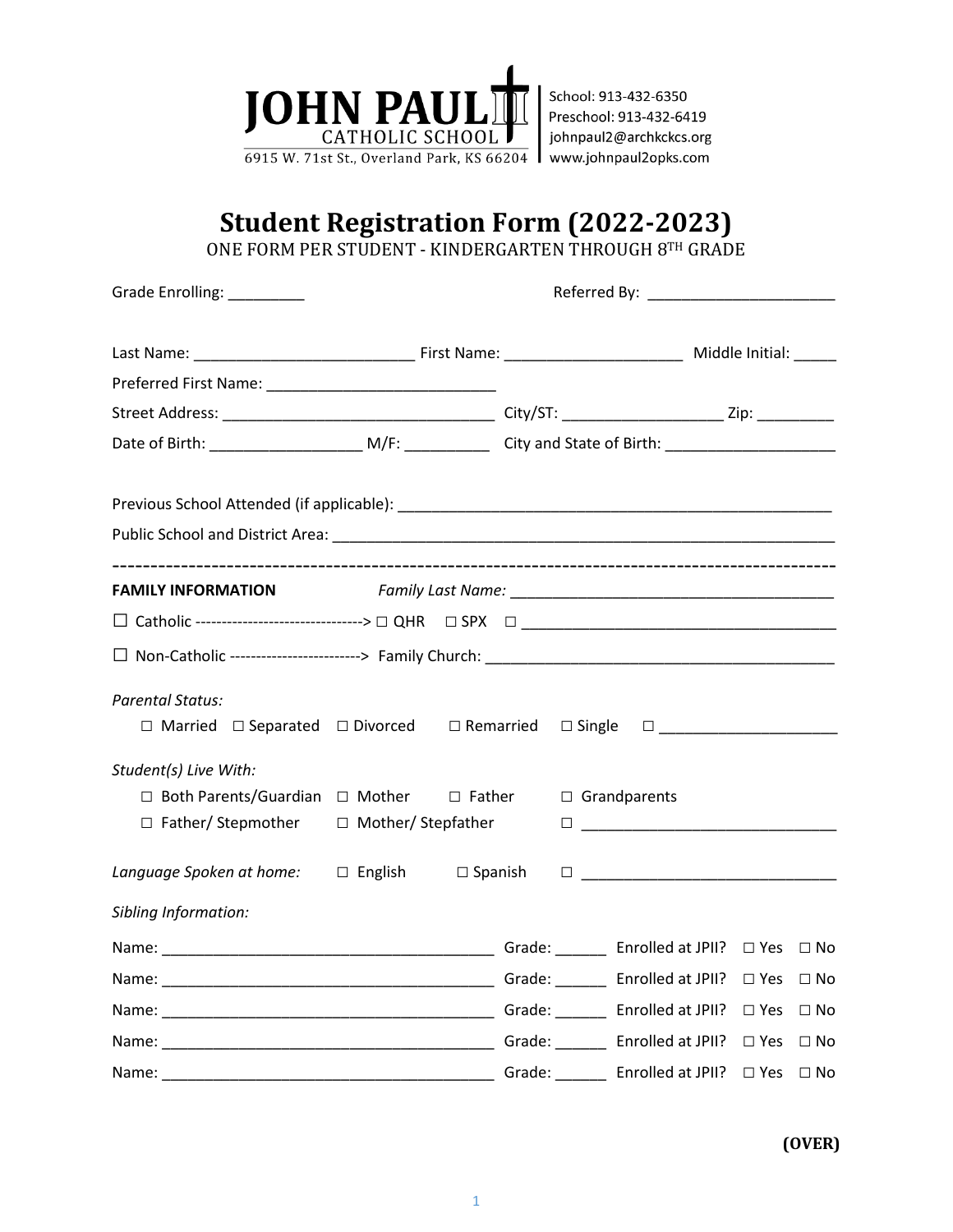| <b>MOTHER/ GUARDIAN</b>                                                                                                            |  |  |  |  |  |  |
|------------------------------------------------------------------------------------------------------------------------------------|--|--|--|--|--|--|
|                                                                                                                                    |  |  |  |  |  |  |
|                                                                                                                                    |  |  |  |  |  |  |
|                                                                                                                                    |  |  |  |  |  |  |
|                                                                                                                                    |  |  |  |  |  |  |
|                                                                                                                                    |  |  |  |  |  |  |
|                                                                                                                                    |  |  |  |  |  |  |
| □ EXCLUDE Mother/Guardian Information from School Directory                                                                        |  |  |  |  |  |  |
| <b>FATHER/ GUARDIAN</b>                                                                                                            |  |  |  |  |  |  |
|                                                                                                                                    |  |  |  |  |  |  |
|                                                                                                                                    |  |  |  |  |  |  |
|                                                                                                                                    |  |  |  |  |  |  |
|                                                                                                                                    |  |  |  |  |  |  |
|                                                                                                                                    |  |  |  |  |  |  |
|                                                                                                                                    |  |  |  |  |  |  |
| □ EXCLUDE Father/Guardian Information from School Directory                                                                        |  |  |  |  |  |  |
| OTHER ADULTS LIVING AT THE HOUSE                                                                                                   |  |  |  |  |  |  |
|                                                                                                                                    |  |  |  |  |  |  |
|                                                                                                                                    |  |  |  |  |  |  |
| <b>SECOND FAMILY INFORMATION</b><br>(If a second family should receive information from the school, enter that information below.) |  |  |  |  |  |  |
|                                                                                                                                    |  |  |  |  |  |  |
|                                                                                                                                    |  |  |  |  |  |  |
|                                                                                                                                    |  |  |  |  |  |  |
|                                                                                                                                    |  |  |  |  |  |  |
|                                                                                                                                    |  |  |  |  |  |  |
| REQUIRED DOCUMENTATION (If the student is Catholic and information has not been previously submitted.)                             |  |  |  |  |  |  |
|                                                                                                                                    |  |  |  |  |  |  |
|                                                                                                                                    |  |  |  |  |  |  |
|                                                                                                                                    |  |  |  |  |  |  |
|                                                                                                                                    |  |  |  |  |  |  |